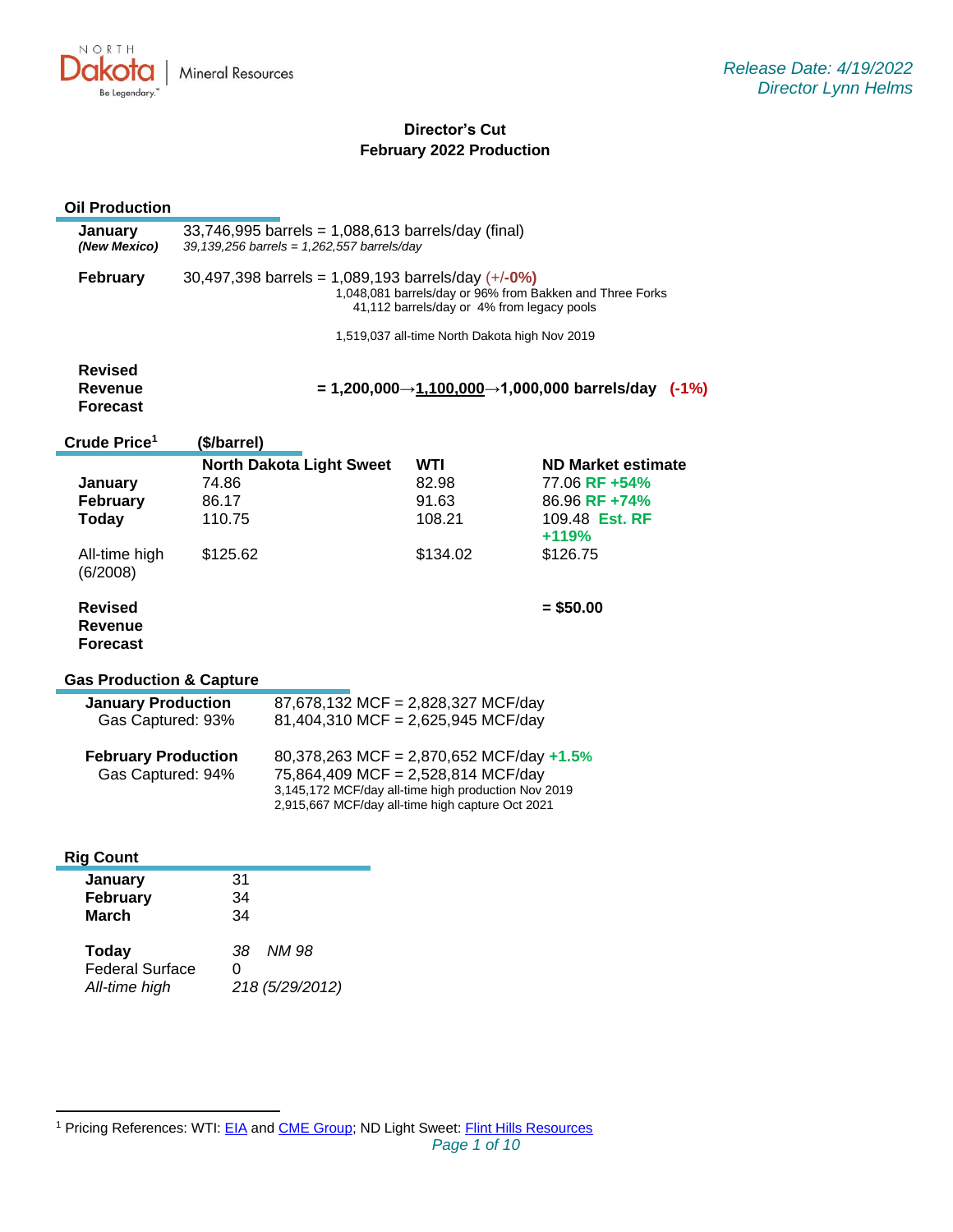**Mineral Resources** 

#### **Wells**

NORTH

|                                              | January                | <b>February</b>                                                                                                                            | <b>March</b>                                                                               | <b>Revised Revenue Forecast</b> |
|----------------------------------------------|------------------------|--------------------------------------------------------------------------------------------------------------------------------------------|--------------------------------------------------------------------------------------------|---------------------------------|
| <b>Permitted</b>                             | 39 drilling<br>seismic | 32 drilling<br>0 seismic                                                                                                                   | 65 drilling<br>0 seismic<br>(All-time high was 370 - Oct. 2012)                            |                                 |
| <b>Completed</b>                             | 75 (Final)             | 90 (Revised)                                                                                                                               | 53 (Preliminary)<br>$30 \rightarrow 40 \rightarrow 50 \rightarrow 60$<br>$(+33%$ above RF) |                                 |
| Inactive <sup>2</sup>                        | 2,420                  | 1,872                                                                                                                                      | $\overline{\phantom{a}}$                                                                   |                                 |
| <b>Waiting on</b><br>Completion <sup>3</sup> | 449                    | 463                                                                                                                                        | -                                                                                          |                                 |
| <b>Producing</b><br>16,865                   |                        | 16,746 (Preliminary)<br>14,590 (87%) from<br>unconventional Bakken-<br><b>Three Forks</b><br>2,153 (13%) from legacy<br>conventional pools | $\blacksquare$                                                                             |                                 |

#### **Fort Berthold Reservation Activity**

|                                  | Total   | Fee Land | <b>Trust Land</b> |
|----------------------------------|---------|----------|-------------------|
| Oil Production (barrels/day)     | 218.456 | 90.253   | 128.203           |
| Drilling Rigs                    |         |          |                   |
| Active Wells                     | 2.625   | 659      | 1.966             |
| Waiting on completion            | 20      |          |                   |
| <b>Approved Drilling Permits</b> | -320    | 56       | 264               |
| <b>Potential Future Wells</b>    | 3.927   | 1 105    | 2.822             |

#### **Drilling and Completions Activity & Crude Oil Markets**

The drilling rig count continues to slowly increase.

The number of active completion crews increased to 12 this week.

OPEC+ continues to phase out oil production cuts beginning September 2021 through the end of 3Q 2022. At their April 2022 meeting OPEC+ decided to stick with their plan to increase production 400,000 barrels per day each month going forward. Russia sanctions have exacerbated an already tight market. The strategic petroleum reserve releases by OECD countries resulted in a short term drop in oil prices.



**AB** = Abandoned (Shut in >12 months)

<sup>2</sup> Includes all well types on IA and AB statuses: **IA** = Inactive shut in >3 months and <12 months;

<sup>&</sup>lt;sup>3</sup> The number of wells waiting on completions is an estimate on the part of the director based on idle well count and a typical five-year average. Neither the State of North Dakota, nor any agency officer, or employee of the State of North Dakota warrants the accuracy or reliability of this product and shall not be held responsible for any losses caused by this product. Portions of the information may be incorrect or out of date. Any person or entity that relies on any information obtained from this product does so at his or her own risk.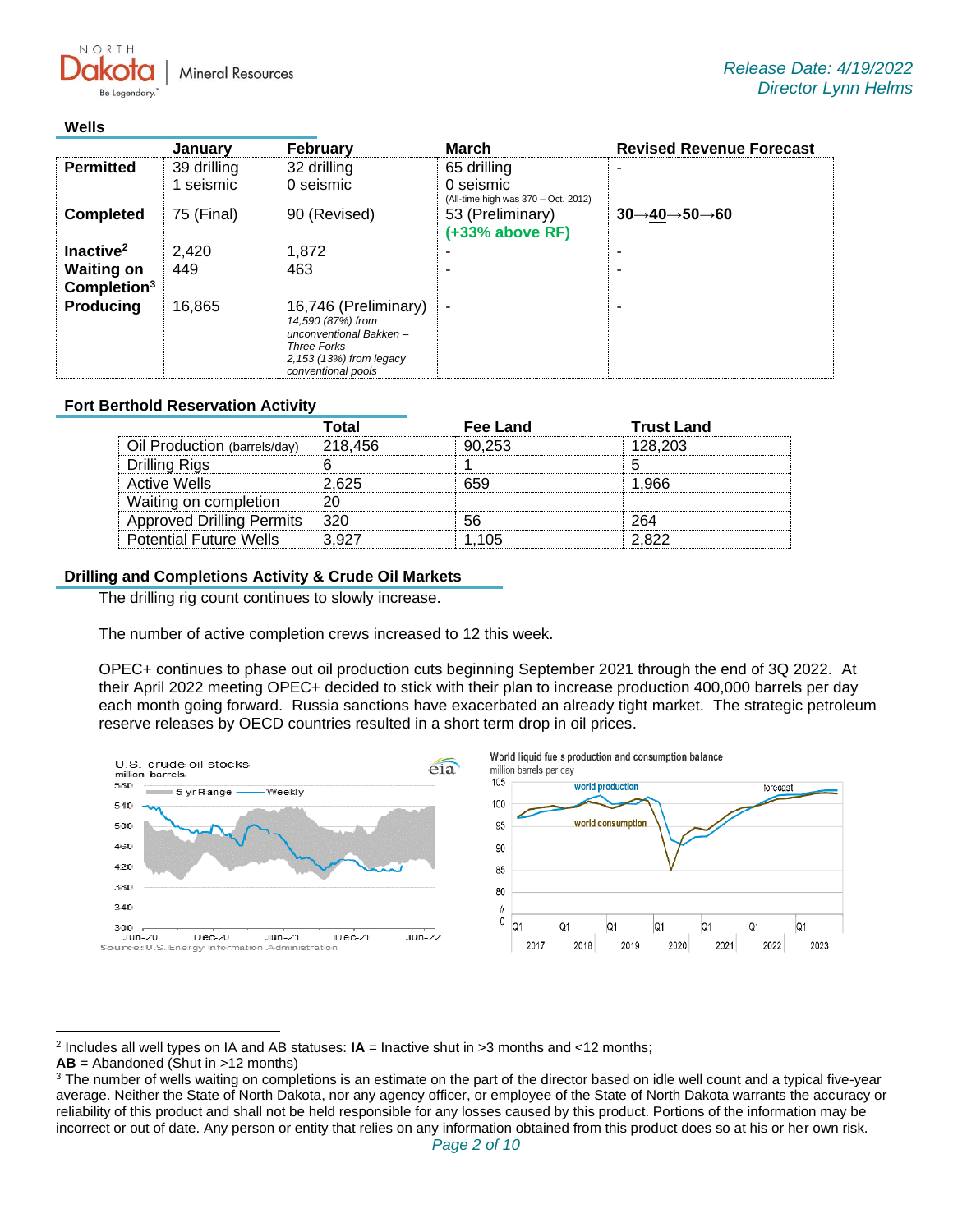

Crude oil transportation capacity including rail deliveries to coastal refineries is adequate, but could be disrupted due to:

- US Appeals Court for the ninth circuit upholding of a lower court ruling protecting the Swinomish Indian Tribal Community's right to sue to enforce an agreement that restricts the number of trains that can cross its reservation in northwest Washington state.
- DAPL Civil Action No. 16-1534 continues, but the courts have now ruled that DAPL can continue normal operations until the USACOE EIS is completed.

Drilling activity is expected to slowly increase while operators maintain a permit inventory of approximately 12 months.

#### **Gas Capture**

US natural gas storage is now 18% below the five-year average. Crude oil inventories remain below normal in the US, and world storage is now within the five-year average.

The price of natural gas delivered to Northern Border at Watford City has returned to an elevated level of \$6.14/MCF today. This results in a current oil to gas price ratio of 18 to 1. The state wide gas flared volume from January to February decreased 41,173 MCFD to 161,209 MCF per day, the statewide percent flared decreased to 5.4% and Bakken capture percentage increased to 95%.

L

The historical high flared percent was 36% in 09/2011.

| Gas capture details are as follows: |     |  |  |  |  |  |
|-------------------------------------|-----|--|--|--|--|--|
| Statewide                           | 94% |  |  |  |  |  |
| Statewide Bakken                    | 95% |  |  |  |  |  |
| Non-FBIR Bakken                     | 95% |  |  |  |  |  |
| <b>FBIR Bakken</b>                  | 94% |  |  |  |  |  |
| <b>Trust FBIR Bakken</b>            | 96% |  |  |  |  |  |
| Fee FBIR                            | 81% |  |  |  |  |  |
|                                     |     |  |  |  |  |  |

| Big Bend Field 71% |     |
|--------------------|-----|
| Four Bears         | 54% |
| <b>Twin Buttes</b> | 61% |
| Charlson           | 78% |

The Commission established the following gas capture goals:

| 74% | October 1, 2014 - December 31, 2014 |
|-----|-------------------------------------|
| 77% | January 1, 2015 - March 31, 2016    |
| 80% | April 1, 2016 - October 31, 2016    |
| 85% | November 1, 2016 - October 31, 2018 |
| 88% | November 1, 2018 - October 31, 2020 |
| 91% | November 1, 2020                    |
|     |                                     |

### **Seismic**

There is currently no seismic activity for oil and gas.

| <b>Active</b><br><b>Surveys</b> | Recordina | NDIC Reclamation<br><b>Projects</b> | Remediating | $\parallel$ Suspended $\parallel$ Permitted | (Oil and Gas) | Permitted<br>(CCS) |
|---------------------------------|-----------|-------------------------------------|-------------|---------------------------------------------|---------------|--------------------|
|                                 |           |                                     |             |                                             |               |                    |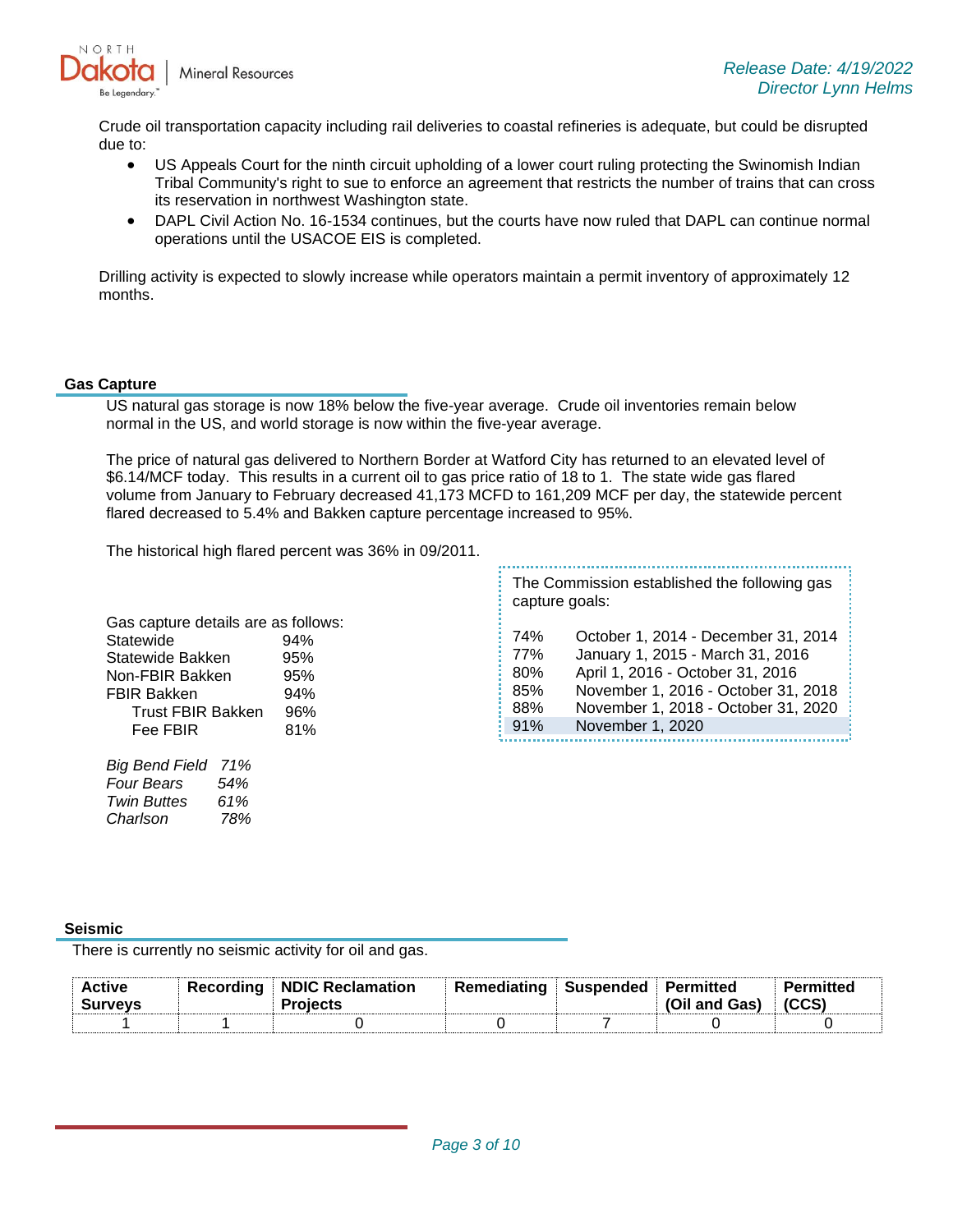

# **Agency Updates**

**BIA** has published a new final rule to update the process for obtaining rights of way on Indian land. The rule was published 11/19/15 and became effective 12/21/15. The final rule can be found at

[https://www.federalregister.gov/articles/2015/11/19/2015-28548/rights-of-way-on-indian-land.](https://gcc02.safelinks.protection.outlook.com/?url=https%3A%2F%2Fwww.federalregister.gov%2Farticles%2F2015%2F11%2F19%2F2015-28548%2Frights-of-way-on-indian-land&data=05%7C01%7Ckahaarsager%40nd.gov%7Ced4efbd3ecb54725900b08da22250ec8%7C2dea0464da514a88bae2b3db94bc0c54%7C0%7C0%7C637859839801922059%7CUnknown%7CTWFpbGZsb3d8eyJWIjoiMC4wLjAwMDAiLCJQIjoiV2luMzIiLCJBTiI6Ik1haWwiLCJXVCI6Mn0%3D%7C3000%7C%7C%7C&sdata=7BXV1EMIDeVzngKS7fOVfGBbGrhIqeJwghkrFajAOYg%3D&reserved=0) On 3/11/16, the Western Energy Alliance filed a complaint and motion for a temporary restraining order and/or a preliminary injunction. On 04/19/16, the US District court for the District of North Dakota issued an order denying the motion for a preliminary injunction. The new valuation requirements were resulting in increased delays so BIA provided a waiver that expires 04/05/2020. On 03/09/2020 the NDIC submitted comments supporting an extension of that waiver through 04/05/2021 to allow infrastructure development to continue while BIA develops and implements the new process. NDIC comments can be found at<http://www.nd.gov/ndic/ic-press/Sweeney%20letter%20200309.pdf>

**BLM on 1/20/21 DOI issued order 3395** implementing a 60 day suspension of Federal Register publications; issuing, revising, or amending Resource Management Plans; granting rights of way and easements; approving or amending plans of operation; appointing, hiring or promoting personnel; leasing; and permits to drill. On 1/27/21 President Biden issued an executive order that mandates a "pause" on new oil and gas leasing on federal lands, onshore and offshore, "to the extent consistent with applicable law," while a comprehensive review of oil and gas permitting and leasing is conducted by the Interior Department. There is no time limit on the review, which means the president's moratorium on new leasing is indefinite. The order does not restrict energy activities on lands the government holds in trust for Native American tribes. **What is the percentage of federal lands in ND?**

Mineral ownership in ND is 85% private, 9% federal (4% Indian lands and 5% federal public lands), and 6% state. 66% of ND spacing units contain no federal public or Indian minerals, 24% contain federal public minerals, 9% contain Indian minerals,1% contain both.

#### **How many potential wells could be delayed or not drilled by a Biden administration ban on drilling permits and hydraulic fracturing on federal lands?**

A spatial query found 3,443 undrilled wells in spacing units that would penetrate federal minerals, 2,902 undrilled wells in spacing units would penetrate BIA Trust minerals (700 tribal minerals and 2,202 allotted minerals), and the total number of wells potentially impacted is 6,345. The minimum number of future Bakken wells is 24,000 so the 3,443 wells on federal public lands =  $14\%$ , and the 2,902 wells on trust lands =  $12\%$ .

#### **What is the potential federal royalty loss from a Biden administration ban on drilling permits and hydraulic fracturing on federal lands?**

A recent study from University of Wyoming estimated the ND loss as follows: 2021-2025 \$76 million, 2026-2030 \$113 million, 2031-2035 \$160 million, and 2036-2040 \$221 million for a total of \$570 million over 15 years. Please note that 50% of the royalties on federal public lands go to the state and 50% of the state share goes to the county where the oil was produced.

The U.S. Interior Department launched its review of the federal oil and gas leasing program on 3/25/21, a key step that will determine whether the Biden administration will permanently halt new leases on federal land and water. The review kicked off with a public forum on oil and gas leasing on federal land and water, with participants representing industry, environmental conservation and justice groups, labor and others, and commence an online comment period. This input will inform an interim report to be released in early summer outlining next steps and recommendations on the future of the program and what can be done to reform how leases are managed and how much revenue should go to taxpayers and other issues.

On 7/7/21 North Dakota sued the Department of Interior (DOI), Secretary of Interior Debra Haaland, Bureau of Land Management (BLM), Director of the BLM Nada Culver, and Director of the Montana-Dakotas BLM John Mehlhoff in US District Court for the District of North Dakota. The lawsuit requested the court:

Compel the Federal Defendants to hold quarterly lease sales. Oral arguments are scheduled for 1/12/22 in Bismarck. Prohibit the Federal Defendants from cancelling quarterly lease sales.

Enjoin the Secretary implementing a moratorium on federal lease sales.

Declare that Federal Defendants are in violation of MLA, FLPMA, NEPA, and APA.

Grant other relief sought and as the court deems proper to remedy the violations.

There are 811 tracts nominated for pending lease sales in ND:

569 are pending NEPA or surface manager concurrence

242 are fully evaluated with Record of Decision by US Forest Service and Corp of Engineers, and waiting for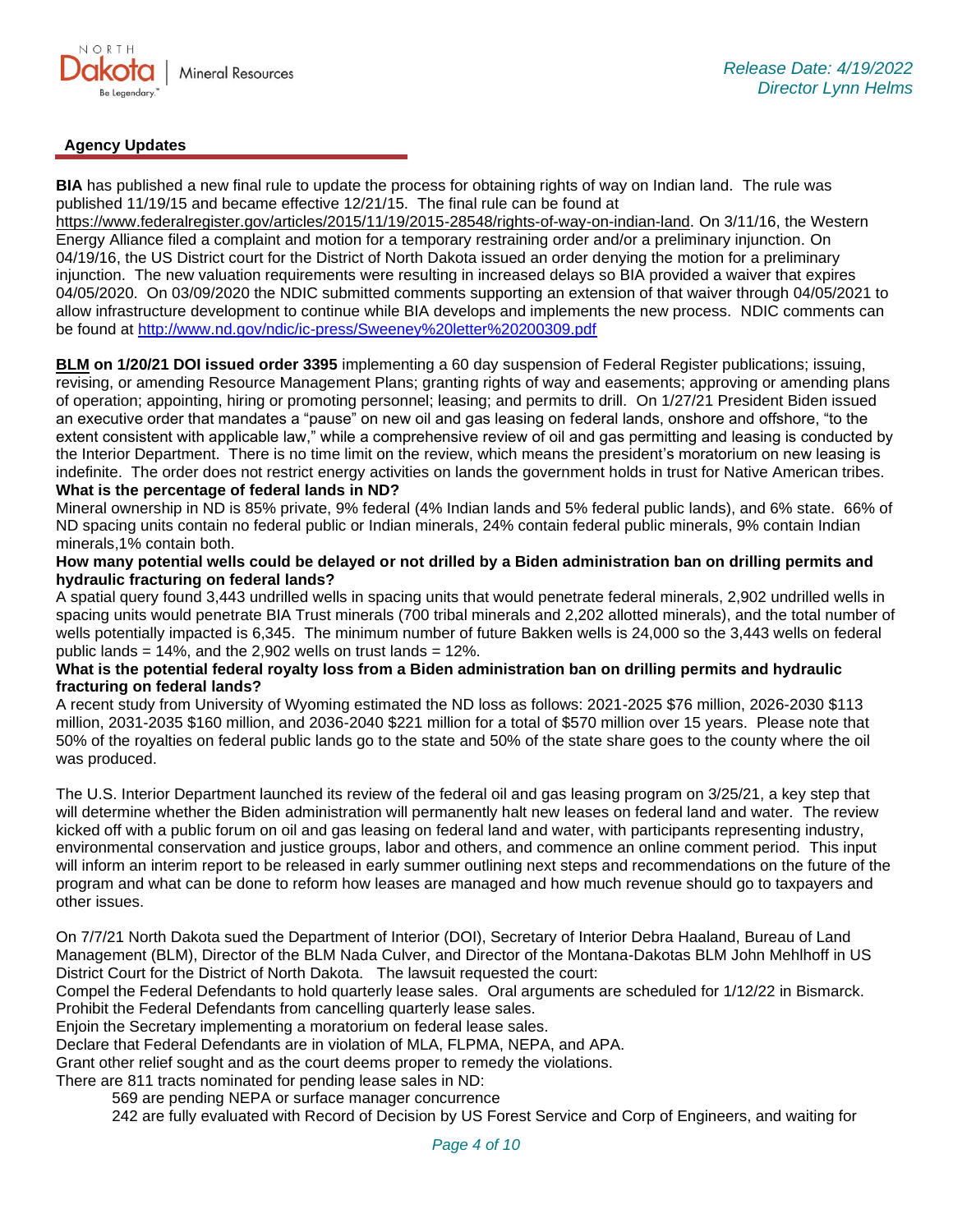

scheduled auction – value to ND 1,037 wells and \$4.9 billion (GPT, OET, NDTL royalties, federal royalties, sales tax and income tax)

On 01/14/2022 Judge Traynor denied North Dakota's motion without prejudice. In the Order on Mandamus, the Court noted that "a fully developed factual record is necessary to resolve the instant dispute." The Court also held that because Federal Defendants had given the Court "assurances at the hearing the process to start Federal oil and gas leasing sales in North Dakota was imminent" mandamus relief was "unnecessary." However, the Court noted that "if the Defendants do not hold to their word and cancel any planned future sale, North Dakota may bring this action for review of the specifically cancelled sales once this Court has the benefit of a complete record.". In order to hold the Q1 2022 lease sale by the end of March, Federal Defendants were required to post a notice of competitive lease sale at least 45 days prior to that sale, which would have been February 14, 2022. Federal Defendants have not posted a notice of competitive lease sale for North Dakota as of the date of this filing, thus cancelling the Q1 2022 lease sale. Federal Defendants have cancelled the Q1 2022 lease sale, and it appears that they will continue to cancel quarterly lease sales in North Dakota for some undetermined time into the future as the matters at issue in Louisiana v. Biden et al. are litigated. For these reasons, North Dakota respectfully moves the Court to enter a Scheduling Order setting the following schedule for resolving North Dakota's case:

1. Federal Defendants will prepare an administrative record for lodging and certification to this Court by no later than March 25, 2022.

2. North Dakota will file any motion to complete the administrative record within fourteen days from when the administrative record is lodged.

3. The dispositive briefing schedule will then proceed as follows:

a. North Dakota will file its opening brief within four weeks of when the administrative record is complete.

b. The Federal Defendants and Intervenors will simultaneously file their responsive briefs within four weeks of North Dakota's opening brief.

c. North Dakota will file its reply brief within two weeks from the Federal Defendants' and Intervenors' responses.

### The BLM and North Dakota filed documents to complete the administrative record on April 8, 2022.

#### **BLM published a new final rule 43 CFR Parts 3100, 3160 and 3170 to update and replace its regulations on venting and flaring of natural gas** effective 1/17/16. The final rule can be viewed online at

[https://www.blm.gov/programs/energy-and-minerals/oil-and-gas/operations-and-production/methane-and-waste](https://gcc02.safelinks.protection.outlook.com/?url=https%3A%2F%2Fwww.blm.gov%2Fprograms%2Fenergy-and-minerals%2Foil-and-gas%2Foperations-and-production%2Fmethane-and-waste-prevention-rule&data=05%7C01%7Ckahaarsager%40nd.gov%7Ced4efbd3ecb54725900b08da22250ec8%7C2dea0464da514a88bae2b3db94bc0c54%7C0%7C0%7C637859839801922059%7CUnknown%7CTWFpbGZsb3d8eyJWIjoiMC4wLjAwMDAiLCJQIjoiV2luMzIiLCJBTiI6Ik1haWwiLCJXVCI6Mn0%3D%7C3000%7C%7C%7C&sdata=bXVvkv5IIHczL2oYrCRNS%2FJsLMxPaQZ7ezK8hSs78%2FQ%3D&reserved=0)[prevention-rule](https://gcc02.safelinks.protection.outlook.com/?url=https%3A%2F%2Fwww.blm.gov%2Fprograms%2Fenergy-and-minerals%2Foil-and-gas%2Foperations-and-production%2Fmethane-and-waste-prevention-rule&data=05%7C01%7Ckahaarsager%40nd.gov%7Ced4efbd3ecb54725900b08da22250ec8%7C2dea0464da514a88bae2b3db94bc0c54%7C0%7C0%7C637859839801922059%7CUnknown%7CTWFpbGZsb3d8eyJWIjoiMC4wLjAwMDAiLCJQIjoiV2luMzIiLCJBTiI6Ik1haWwiLCJXVCI6Mn0%3D%7C3000%7C%7C%7C&sdata=bXVvkv5IIHczL2oYrCRNS%2FJsLMxPaQZ7ezK8hSs78%2FQ%3D&reserved=0). North Dakota, Wyoming, Montana, Western Energy Alliance, and IPAA filed for a preliminary injunction to prevent the rule going into effect until the case is settled. A hearing in Casper, Wyoming was held 1/6/17. On 1/16/17 the court denied all of the petitioners' motions for preliminary injunctions. **On 2/3/17 the US House of Representatives voted 221-191 to approve a Congressional Review Act resolution against the rule.** On 3/28/17 President Trump issued an executive order which in part directs "The Secretary of the Interior shall review the following final rules, and any rules and guidance issued pursuant to them, for consistency with the policy set forth in section 1 of this order and, if appropriate, shall, as soon as practicable, suspend, revise, or rescind the guidance, or publish for notice and comment proposed rules suspending, revising, or rescinding those rules". This rule is included in the list as item (iv). North Dakota plans to continue active participation in the litigation of this rule until the BLM takes final action eliminating the rule. **On 5/10/17 the Senate voted 51 to 49 against the CRA, allowing the rule to remain in effect.** On 6/27/17 U.S. D. Ct. Judge Skavdahl granted BLM's motion to extend the merits briefing schedule by 90 days, based on BLM's APA 705 stay and BLM's representations regarding its plans to reconsider the VF Rule. Opening briefs were filed 7/3/17. On 7/5/17 California and New Mexico sued BLM in the U.S. District Court for the Northern District of California, seeking a declaratory judgement that BLM's APA 705 stay was illegal and vacating the stay. The relief they request would vacate the stay of the January 2018 compliance et al deadlines, bringing them all back into force. BLM officials encouraged North Dakota to intervene. On 7/12/17 a group of NGOs including the Fort Berthold Protectors of Water and Earth Rights filed a separate suit against the BLM in federal court in the U.S. District Court for the Northern District of California, seeking a declaratory judgement that BLM's APA 705 stay was illegal and vacating the stay. California and New Mexico, along with various environmental groups, have challenged BLM's stay in the Northern District of California, and filed a motion for summary judgment on 7/26/17. On 8/24/17 North Dakota filed a response supporting BLM's motion, a motion to intervene, and a motion to change venue to Wyoming in an attempt to prevent all of the litigation regarding the timing of the Flaring Rule, including the future rulemakings further extending compliance deadlines that BLM has stated that it intends to publish, could end up in front of the magistrate judge in the Northern District of California instead of Judge Skavdahl in Wyoming. On 10/04/17 the federal magistrate judge in the Northern District of California granted the summary judgement motion by California, New Mexico, and several NGOs throwing out BLM's administrative and temporary postponement of several of the future rules compliance dates/obligations. On 10/05/17 the BLM issued a Federal Register Notice for a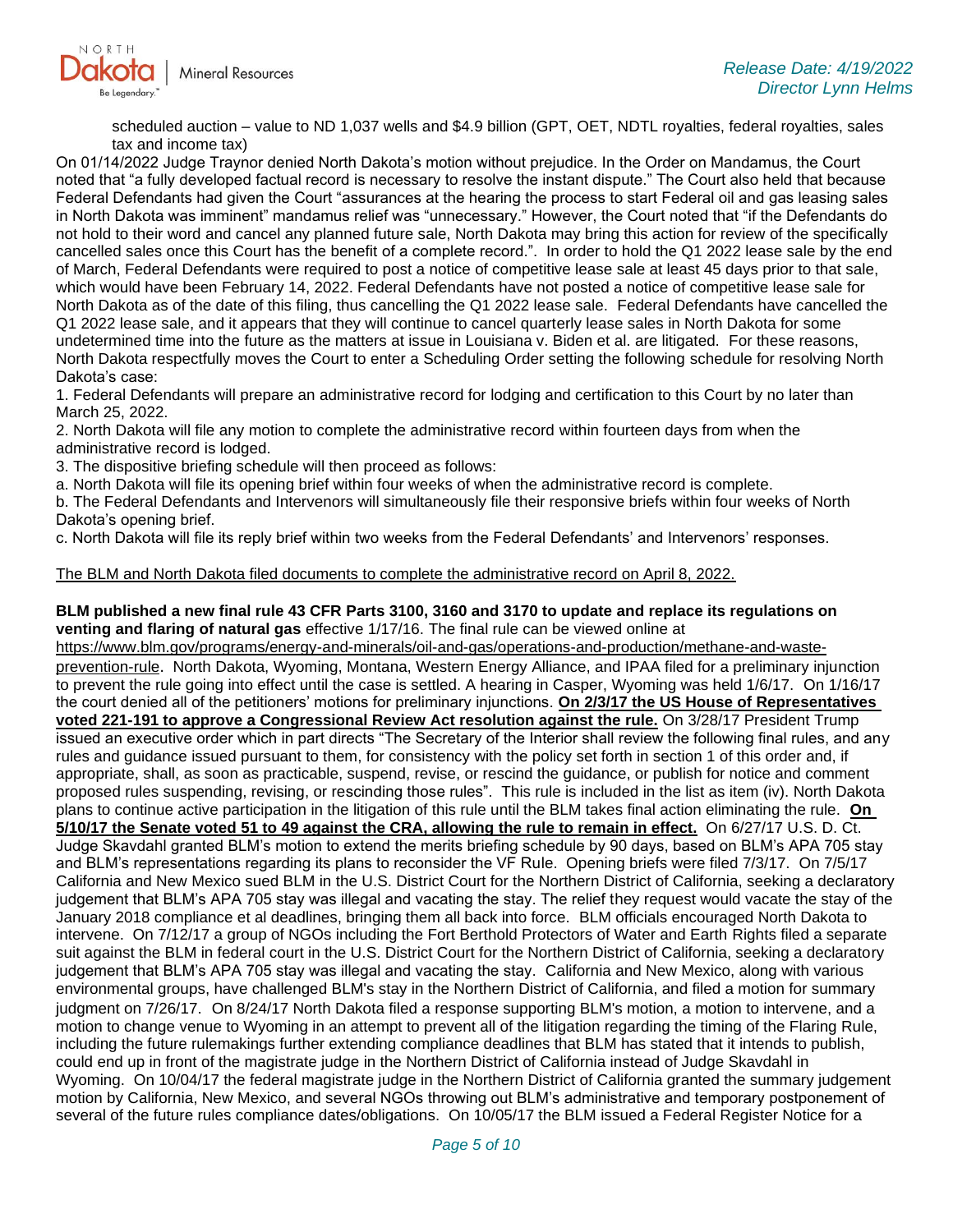

proposed rule that if finalized will delay certain requirements of the BLM Rule until 1/17/2019. North Dakota submitted comments to (1) support BLM's decision to delay certain compliance requirements and (2) continue to make the record that BLM exceeded its authority to promulgate the rule in the first place with particular emphasis on the specific/unique North Dakota considerations at issue. NDIC comments are available at [http://www.nd.gov/ndic/ic-press/dmr-blm](http://www.nd.gov/ndic/ic-press/dmr-blm-comments17-11.pdf)[comments17-11.pdf.](http://www.nd.gov/ndic/ic-press/dmr-blm-comments17-11.pdf) BLM, the states of CA & NM, and the NGOs supporting the current final rule were granted an extension to file response briefs to December 11<sup>th</sup> in the WY court. On 11/29/17 North Dakota filed a response to industry petitioner's motion for a preliminary injunction supporting a preliminary or permanent injunction. On 12/4/17 USDOJ petitioned the 9<sup>th</sup> US Judicial Circuit Court in San Francisco to review and overturn the Northern District of California court's November decision ordering the US Bureau of Land Management to make oil and gas producers comply with the methane emissions requirements while the rules are being reviewed. On 12/7/17 BLM published a rule in the Federal Register delaying the methane regulation until January 2019, saying the previous rule is overly burdensome to industry. Officials said the delay will allow the federal Bureau of Land Management time to review the earlier rule while avoiding tens of millions of dollars in compliance costs to industry that may turn out to be unnecessary. On 12/19/17 BLM was sued by California, New Mexico, and a large group of NGOs in the Northern District of California federal court over the 12/7/17 rule extending certain compliance dates in BLM's 2016 Rule. The complaint requests that BLM's extension rule be set aside and the provisions it relates to reinstated. On 12/26/17 BLM filed a motion seeking to stay the litigation in the U.S. District Court case in WY and to vacate the 1/5/2018 briefing deadline, a motion in which the industry trade associations and Montana and Wyoming joined. North Dakota and Texas filed a short response on 12/27/17 asking the Court to deny the motion or allow until 1/12/18 to fully respond to BLM's holiday week motion. On 12/29/17 the Wyoming district court granted BLM's motion to stay the 2016 Rule challenge litigation. On 2/22/18 BLM published a new rule proposal to revise the 2016 final Waste Prevention Rule (also known as the venting and flaring rule). The proposed rule would eliminate duplicative regulatory requirements and re-establish long-standing requirements that the 2016 final rule sought to replace. The Federal Register notice specifically requested comment on ways that the BLM can reduce the waste of gas by incentivizing the capture, reinjection, or beneficial use of the gas. NDIC comments can be viewed at [http://www.nd.gov/ndic/ic-press/blm%20comments%20180417.pdf.](http://www.nd.gov/ndic/ic-press/blm%20comments%20180417.pdf) On 2/22/18 Judge Orrick in the Northern District of California entered a preliminary injunction against the BLM's "Suspension Rule" which suspended for one year certain compliance deadlines in BLM's Venting and Flaring Rule. Judge Orrick also denied North Dakota's motion to transfer the case to the District of Wyoming where Judge Skavdahl had stayed the original rule on the grounds that parties were protected by the Suspension Rule. The immediate effect of this decision was to reinstate the BLM Venting and Flaring Rule in full, along with compliance deadlines that became effective 1/17/2018, and remove the protections relied upon by Judge Skavdahl the District of Wyoming case. On 3/7/18 U.S. District Court Judge Skavdahl granted the North Dakota/Texas Motion to lift the stay in the challenge to the BLM's Venting & Flaring Rule. The California Court explicitly adopted North Dakota's central position in intervention - stating that "I express no judgment whatsoever in this opinion on the merits of the [V&F] Rule," showing great deference to Judge Skavdahl and the existing case in his Court and rejecting the California, NM, and NGOs request to uphold the V&F Rule. On 4/4/18 U.S. District Judge Skavdahl issued an order granting Wyoming's request for a partial stay of the Rule under Section 705 of the APA. The Court's limited Stay Order provides immediate relief to industry, but the balance of the Rule, including BLM's unlawful exercise of authority over State and private mineral interests through an over-inclusive application of communitization remains. The Court denied the North Dakota/Texas motion to move forward to complete briefing on the merits, and also denied industry's motion for a preliminary injunction. The Court expressed frustration with " the administrative dysfunction" reflected by this case as it ping-pongs between the District Courts of Wyoming and California and BLM's various attempts to delay, rescind or replace the Rule, concluding that "going forward on the merits at this point remains a waste of judicial resources and disregards prudential ripeness concerns." On 4/5/18 15 NGOs filed a Notice of Appeal with the 10th Circuit. California & New Mexico followed suit on 4/5/18 and have now also filed an appeal with the 10th Circuit. On 9/12/18 North Dakota filed a brief in the 10<sup>th</sup> Circuit Court of Appeals urging the Court, if it chooses to reverse the Wyoming district court's Stay Order, to remand the case back to the Wyoming district court with direction to finish this protracted legal process by promptly proceeding to a ruling on the merits. On 9/18/18 BLM issued their final rule revising the Obama-era Waste Prevention Rule, also referred to as the venting and flaring rule. The new rule will better align venting and flaring regulations with President Trump's priorities on energy development, job creation, and reduced compliance costs. These changes will also allow BLM to recognize existing state regulatory efforts and avoid duplicative requirements. In response to comments and after further consideration, the BLM made the following modifications to the proposed rule in this final rule: (1) Clarification that the 24-hour limit on royalty-free flaring during downhole well maintenance and liquids unloading in § 3179.104 applies "per event"; (2) Addition of a standard for "applicable rules, regulations, or orders" of a State regulatory agency or tribe in § 3179.201(a); and (3) Addition of a provision allowing for tribes to seek BLM approval to have tribal rules apply in place of any or all of the provisions of subpart 3179. The revised rule goes into effect on 11/27/18. On 9/28/18 a coalition of 17 conservation and tribal citizen groups filed a lawsuit challenging the decision to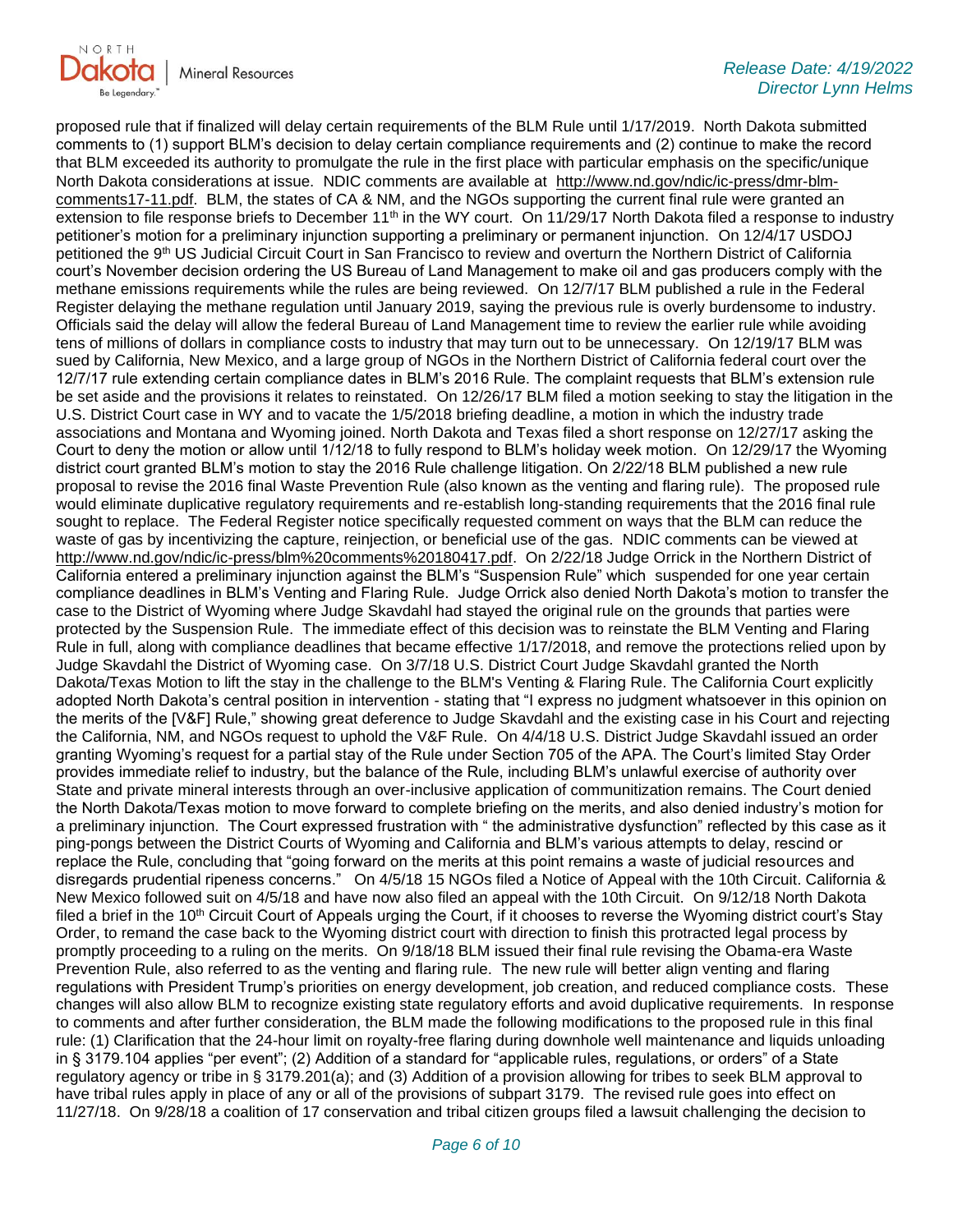

revise the Bureau of Land Management's Waste Prevention Rule, stating that the rule violates a number of existing federal policies. The states of New Mexico and California also filed a lawsuit challenging BLM's action. The BLM and NDIC have reached an impasse on negotiations for an agreement to implement section 3179.201, but continue to communicate regarding possible ways to resolve the disagreement. On 08/15/20 the U.S. District Court for the Northern District of California invalidated the 2018 revisions to the 2016 Waste Prevention Rule. This ruling means that the Waste Prevention Rule goes back in effect in 90 days, and the oil and gas industry will have to comply with the Rule's requirements. U.S. District Judge Yvonne Gonzalez Rogers found that the 2018 rescission violated federal law because it ignored the federal government's statutory duty to prevent waste, instead relying almost entirely on "inadequate or nonexistent state regulations". On 08/25/20 the citizen groups and state respondents filed a supplemental response brief in the US District Court District of Wyoming. On 09/04/20 North Dakota and Texas filed a reply brief of petitionerintervenors in the US District Court District of Wyoming. On 10/8/20 US District Judge Skavdahl issued an opinion agreeing with North Dakota's split estate argument concluding that BLM's right to regulate "waste" from federal interests does not give it the right to impose federal requirements on communitized State and private interests, that the BLM unlawfully stepped over the line into EPA and state Clean Air Act jurisdiction, and rejecting several elements of BLM's cost-benefit analysis, including that BLM cannot justify the rule based primarily on alleged environmental "co-benefits" and that BLM should not have used the so-called "global cost of carbon" in its calculations. He also wrote with some humor, reflecting on the tortured process of setting policy through litigation "So, three and a half years later, after several turns and loopty-loops, it seems the roller coaster has returned to the station, though the Court doubts any of the parties will be exiting the ride just yet, as it is likely this Court's decision will not end this ride but simply serve as a lift hill transporting it to another level." As expected, on 12/21/20, CA and NM appealed Judge Skavdahl's decision to the US Court of Appeals for the 10<sup>th</sup> Circuit.

**BLM** revised final regulations for hydraulic fracturing on federal and Indian lands were published in the CFR on 3/26/15 and they were scheduled to go into effect 6/24/15. North Dakota, Colorado, Utah, Wyoming, Western Energy Alliance, and IPAA filed for a preliminary injunction to prevent the rules going into effect until the case is settled. Following a lengthy hearing in Casper, Wyoming on 6/23/15, the court issued a stay on the rules. On 9/30/15 the court granted a preliminary injunction, preventing the rules from being enforced until litigation on the rule is final. The 10<sup>th</sup> Circuit Court of Appeals issued an order 3/10/16 denying the industry alternative motion for a stay. On 6/21/16 the court found the rule to be unlawful and ordered it set aside. The plaintiffs filed a motion with the US Court of Appeals for the Tenth Circuit to dismiss the appeal of the preliminary injunction. The Department of Justice on behalf of the BLM and the intervening environmental groups filed an appeal of the decision on the rule and oppose the motion to dismiss the appeal of the preliminary injunction. The North Dakota Response Brief to the US Court of Appeals for the Tenth Circuit was filed 9/15/16. NDIC comments on the rule can be found at<http://www.nd.gov/ndic/ic-press/BLM-comments-120625.pdf>. On 3/28/17 President Trump issued an executive order which in part directs "The Secretary of the Interior shall review the following final rules, and any rules and guidance issued pursuant to them, for consistency with the policy set forth in section 1 of this order and, if appropriate, shall, as soon as practicable, suspend, revise, or rescind the guidance, or publish for notice and comment proposed rules suspending, revising, or rescinding those rules". This rule is included in the list as item (i). On 5/4/2017 BLM filed a request asking the court to hold the appeal in abeyance as it will "soon" initiate a rulemaking process to revise or rescind the 2015 Rule, that it had the authority to issue the Rule, but conceding that the Rule does not reflect BLM's current priorities or policies, as reflected in certain recent Presidential Executive Orders. After the BLM submitted its filings the 10th Circuit Court Appeals immediately directed the petitioners (including North Dakota) and the intervenors to file briefs by 6/5/17 to respond to BLM's position. Two amicus groups that submitted merits briefs (the law school professors and former DOI officials) filed supplemental amicus briefs on the questions posed by the Court following the change of Administrations. The Court's Supplemental Order authorized the filing of these additional amicus briefs. Both briefs seek to capitalize on the BLM's continued insistence that it had the authority to issue the Rule (but concede that the 2015 HF Rule does not reflect BLM's current priorities or policies as reflected in certain recent Presidential Executive Orders). The two amicus groups solicit the Court to rule on the merits of the BLM and NGO appeals and to overturn the District Court decision, actually asking the Court to issue an advisory opinion on the BLM's authority. In addition to addressing the NGO arguments, North Dakota will respond to these two briefs in the context that all three parties are asking the Court to do what it is prohibited from doing by Article III of the U.S. Constitution. North Dakota filed a response brief 6/20/17 in support of the BLM action to put the rule in abeyance and take final action vacating the rule. Oral arguments before the 10<sup>th</sup> Circuit took place 7/27/17. A recording of the oral arguments is now available on the home page of the court's website [http://www.ca10.uscourts.gov.](https://urldefense.proofpoint.com/v2/url?u=http-3A__www.ca10.uscourts.gov&d=DwMGaQ&c=2s2mvbfY0UoSKkl6_Ol9wg&r=-wqsZnBxny594KY8HeElow&m=Ul_VtJUX6iW5pvHjCcBxUWtskC0F4Dhry3sPtcEHvCw&s=laRHiLDv5w8otcQWQjpn82WMieoB2AZ-Q4M1LFQPL5s&e=) NDIC filed comments supporting BLM's rescission of the rule that can be found at [http://www.nd.gov/ndic/ic-press/dmr-blm-comment17-9.pdf.](http://www.nd.gov/ndic/ic-press/dmr-blm-comment17-9.pdf) On 09/21/17 the 10th Circuit issued a split (2-1) decision to dismiss the appeals as prudentially unripe, vacate the district court's judgment invalidating the rule, and remand with instructions to dismiss the underlying action without prejudice. Appellees State of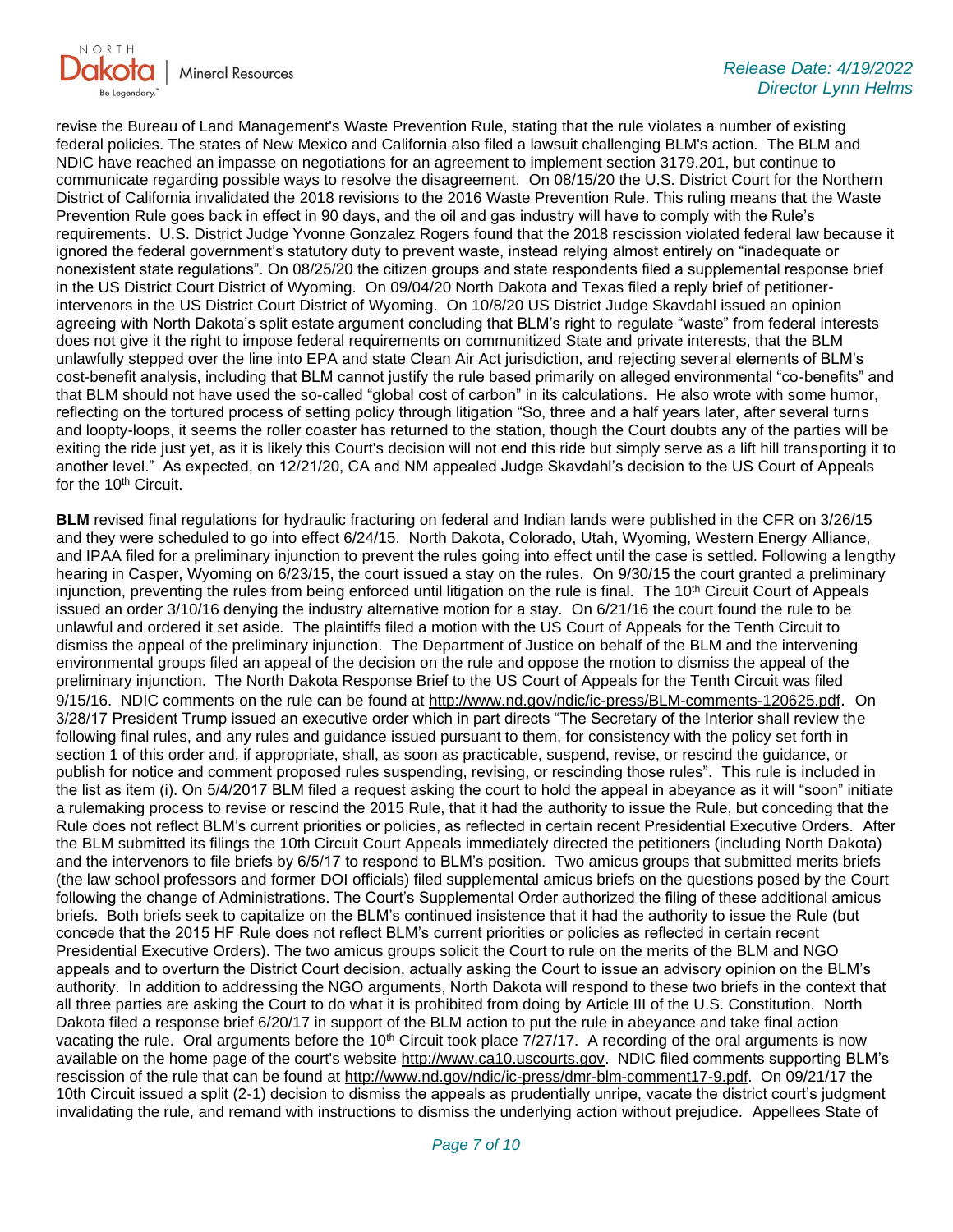

North Dakota, State of Colorado, State of Utah, and State of Wyoming's filed a Petition for Panel Rehearing And/Or Request for En Banc Determination on 11/03/17. On 11/06/17 the court ordered the appellants to file a response to the Petition on or before 11/20/2017. The En Banc rehearing request was denied. The  $10<sup>th</sup>$  circuit court has not yet issued its mandate ending the current round of litigation in the Wyoming District court. The Ute tribe filed a motion on 1/12/18 asking the court to dismiss the appeals as moot based on the publication of the rescission rule and leave the WY court decision to vacate the rule in place. The court ordered the DOJ and BLM to file a response by 1/22/18. On 12/29/17 BLM published a final rule rescinding the 2015 Hydraulic Fracturing rules with 2 exceptions 1) the rule does not restore language requiring pre-approval of non-routine hydraulic fracturing operations and 2) the rule does not rescind changes to 43 CFR 3160 due to other rules published between 3/26/15 and 12/29/17 (electronic filing and venting & flaring rules). On 2/7/18 North Dakota filed a reply in support of its motion to dismiss the original rule appeal as moot pursuant to Federal Rule of Appellate Procedure 27(a)(4), and request that the Court should not issue the mandate, nor vacate the District Court's judgment based on two new and important developments: (1) on December 29, 2017, the Bureau of Land Management (BLM) promulgated a final rule rescinding the Hydraulic Fracturing Rule ("HF Rule"), and (2) on 1/24/2018, the Citizen Group Intervenors challenged the repeal of the HF Rule ("HF Repeal Rule") in the U.S. District Court for the Northern District of California.

**CEC** On 02/25/2020 the Council on Environmental Quality published a proposal to modernize its National Environmental Policy Act (NEPA) regulations. On 03/09/2020 the NDIC submitted comments in support of the CEQ proposal. NDIC comments can be found at<http://www.nd.gov/ndic/ic-press/Council%20of%20Environmental%20Quality%20200309.pdf>. On July 15, 2020 the Trump administration issued an executive order to reduce the types and number of projects that will be subject to review under the NEPA, shorten the timeline for reviews, and drop a requirement that agencies consider the cumulative environmental effects of projects, such as their contribution to climate change. On 7/29/20 a coalition of 20 environmental justice, outdoor recreation and conservation groups — led by the Western Environmental Law Center (WELC) and Earthjustice — filed a lawsuit over CEQ's regulations in the U.S. District Court for the District of Northern California.

**CONGRESS** on 3/1/21 Democratic members of the United States House of Representatives Committee on Energy and Commerce filed the "Climate Leadership and Environmental Action for our Nation's Future Act" also known as the "CLEAN Future" Act to "address the climate crisis". The CLEAN Future Act would amend and require the new regulations under Clean Air Act (CAA), Safe Drinking Water Act (SDWA), Solid Waste Disposal Act (SWDA), Comprehensive Environmental Response, Compensation and Liability Act (CERCLA) of 1980, National Environmental Policies Act (NEPA) of 1969, Emergency Planning and Community Right-to-Know (EPCRA) Act of 1986, Energy Policy Act of 2005 (EPAct), Natural Gas Act , Federal Power Act, Public Utility Regulatory Policies Act of 1978, National Security Act of 1947, and the Securities Exchange Act of 193. The CLEAN Future Act would impose redundant regulations and net sequestration requirements on Enhanced Oil Recovery injection wells, reduce hydraulic fracturing by requiring expensive and redundant monitoring and testing as well as a new Environmental protection Agency database, repeal the exemption for aggregation of emissions for oil and gas sources under the Clean Air Act, which would force states to limit production to ensure attainment, label methane a "super pollutant" and require the Environmental Protection Agency to adopt regulations to reduce methane emissions and impose federal flaring controls to reduce routine flaring to 100% below 2017 levels by 2028, repeal the Oil and Gas E&P exemption under federal hazardous waste regulations and require EPA to promulgate regulations for hazardous oil and gas waste, including requirements for groundwater monitoring, siting, corrective action, and financial assurance, implement carbon fees, implement new Securities and Exchange Commission requirements for climate disclosures and for oil and gas reserves reporting.

**CONGRESS** on 4/13/21 Senators Cramer and Lujan filed the Revive Economic Growth and Reclaim Orphaned Wells Act – "REGROW Act" Providing states, tribes, and federal agencies \$4.275 billion for orphaned well cleanup on state and private lands; \$400 million for orphaned well cleanup on public and tribal lands; \$32 million for related research, development, and implementation to properly clean up and retire abandoned oil and gas wells which currently do not have a party responsible for them. A modified version of the "REGROW Act" is incorporated in H.R.3684 - Infrastructure Investment and Jobs Act. Effective date of the bill is 11/15/21. North Dakota filed a formula grant notice of intent 12/27/21.

**EPA** On 08/21/2018 the U.S. Environmental Protection Agency (EPA) proposed a new rule to reduce greenhouse gas (GHG) emissions from existing coal-fired electric utility generating units and power plants across the country. This proposal, entitled the Affordable Clean Energy (ACE) Rule, establishes emission guidelines for states to use when developing plans to limit GHGs at their power plants. The ACE Rule replaced the prior administration's Clean Power Plan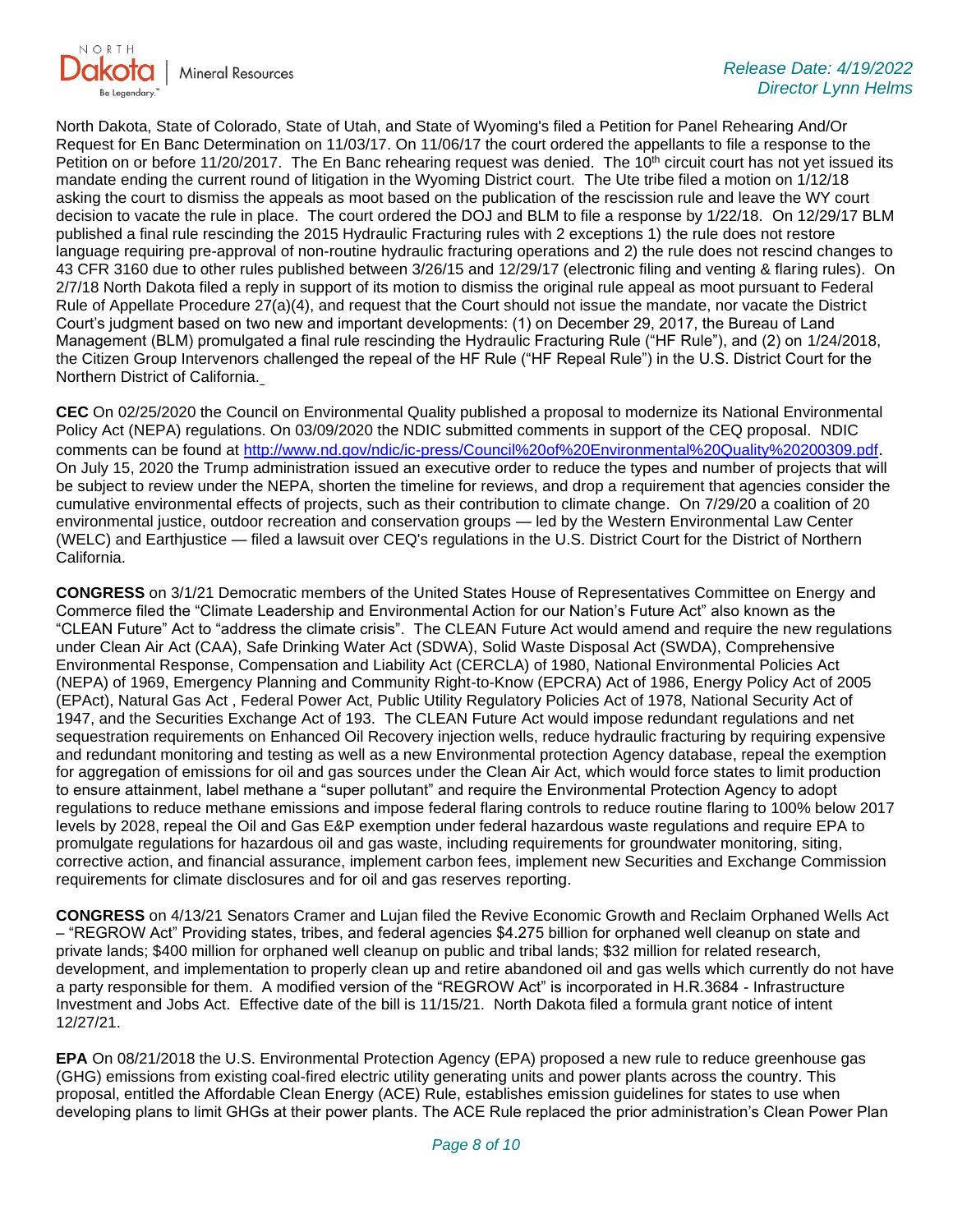

(CPP) and instead empowers states, promotes energy independence, and facilitates economic growth and job creation. Pursuant to President Trump's Executive Order 13873, which directed Federal agencies to review burdensome regulations, the EPA undertook a review of the CPP. Many believed the CPP exceeded EPA's authority under the Clean Air Act, which is why 27 states, 24 trade associations, 37 rural electric co-ops, and three labor unions challenged the rule. The Supreme Court issued an unprecedented stay of the rule. The proposal was published in the Federal Register on 8/31/18 and EPA took comment on the proposal for 60 days and held a public hearing. More information is available at [https://www.epa.gov/stationary-sources-air-pollution/proposal-affordable-clean-energy-ace-rule.](https://gcc02.safelinks.protection.outlook.com/?url=https%3A%2F%2Fwww.epa.gov%2Fstationary-sources-air-pollution%2Fproposal-affordable-clean-energy-ace-rule&data=05%7C01%7Ckahaarsager%40nd.gov%7Ced4efbd3ecb54725900b08da22250ec8%7C2dea0464da514a88bae2b3db94bc0c54%7C0%7C0%7C637859839801922059%7CUnknown%7CTWFpbGZsb3d8eyJWIjoiMC4wLjAwMDAiLCJQIjoiV2luMzIiLCJBTiI6Ik1haWwiLCJXVCI6Mn0%3D%7C3000%7C%7C%7C&sdata=c7q9WmcPK%2B5qaD2DmSBXbGZBT%2B5Cz%2FV726ABV55zH2Y%3D&reserved=0) On July 8, 2019, EPA issued the final Affordable Clean Energy rule (ACE) and repealed the Clean Power Plan. On the same day the American Lung Association and the American Public Health Association filed a challenge to the rules in the U.S. Court of Appeals for the District of Columbia. Since then, 22 states, the District of Columbia and six municipalities led by the state of New York lodged a challenge to the rules in the D.C. Circuit, followed closely by a third challenge brought by environmental groups. Numerous industry groups and power providers are seeking to intervene in the litigation in support of the ACE rule. The EPA has asked the court to expedite review of the challenges in the hope of achieving a resolution in the D.C. Circuit by summer of 2020.

**EPA** On 6/3/16 the final rule proposing a suite of changes to Clean Air Act permitting requirements for new and modified emissions sources in the oil and natural gas industry was published in the Federal Register. On 6/29/16 the NDIC decided to file a Petition for Review with the US Appeals Court for the District of Columbia to defend the state's sovereign jurisdiction over oil and gas regulation. Thirteen other states have joined this effort. North Dakota declined the standard offer to explore settlement through the court's mediation program.

The proposed actions and NDIC comments are as follows:

o Proposed New Source Performance Standards – Docket ID number EPA-HQ-OAR-2010-0505. NDIC comments can be found at<http://www.nd.gov/ndic/ic-press/EPA-HQ-OAR-2010-0505.pdf>

o Draft Control Techniques Guidelines – Docket ID number: EPA-HQ-OAR-2015-0216. NDIC comments can be found at <http://www.nd.gov/ndic/ic-press/EPA-HQ-OAR-2015-0216.pdf>

o Proposed Source Determination Rule – Docket ID number: EPA-HQ-OAR-2013-0685. NDIC comments can be found at <http://www.nd.gov/ndic/ic-press/EPA-HQ-OAR-2013-0685.pdf>

o Proposed Federal Implementation Plan for Implementing Minor New Source Review Permitting in Indian Country – Docket ID number: EPA-HQ-OAR-2014-0606. NDIC comments are at [http://www.nd.gov/ndic/ic-press/EPA-HQ-OAR-](http://www.nd.gov/ndic/ic-press/EPA-HQ-OAR-2014-0606.pdf)[2014-0606.pdf](http://www.nd.gov/ndic/ic-press/EPA-HQ-OAR-2014-0606.pdf).

North Dakota et al. and EPA have filed motions to govern further proceedings and briefing schedules. On 3/28/17 President Trump issued an executive order which in part directs "The Administrator shall review the final rule entitled "Oil and Natural Gas Sector: Emission Standards for New, Reconstructed, and Modified Sources," 81 Fed. Reg. 35824 (November 3, 2016), and any rules and guidance issued pursuant to it, for consistency with the policy set forth in section 1 of this order and, if appropriate, shall, as soon as practicable, suspend, revise, or rescind the guidance, or publish for notice and comment proposed rules suspending, revising, or rescinding those rules." On 4/7/17 EPA filed a motion to hold the cases in abeyance. On 6/8/17 the NGO environmental groups challenged EPA's November 5th decision to issue a 90 day stay of the Rule's upcoming implementation dates. The NGOs argue that EPA's justifications for its stay (onerous implementation costs and excessive state administrative burdens) of the Rule were already raised and rejected by EPA during EPA's original rulemaking and that the requirements of a "judicial stay" are not met. The NGO's action is a new case, filed in the D.C. Circuit. They have also filed an emergency motion asking the Court to immediately vacate EPA's decision. On November 3 the DC Circuit court issued a 2:1 decision granting the NGO petition and vacating EPA's 90 day stay of the rule. North Dakota filed an amicus brief in support of the EPA stay. On 7/13/17 the same DC Circuit court granted an EPA motion to recall the mandate and granting 14 days for then EPA to seek reconsideration or review by the full court. API and WVA along with other states filed petitions for rehearing en banc, but on 8/10/17 the entire DC Circuit issued an order denying the API and WVa et al States petitions. EPA now proposes a 2-year stay of certain provision in the oil and gas NSPS. North Dakota filed comments on 8/9/17 in support of the proposed 2-year stay. On 11/8/17 EPA published a Federal Register notice request for supplemental comments relating to the current Administration's efforts to change course on the oil and gas sector methane regulations put in place by the Obama Administration. North Dakota did not submit additional comment to EPA because the North Dakota comments submitted on 8/9/17 correctly advocate that EPA's rationale for the two year stay also justifies outright repeal of the original Rule, so it justifies a two year stay. On 9/11/18 EPA proposed targeted improvements to the 2016 New Source Performance Standards for the oil and gas industry that streamline implementation, reduce duplicative EPA and state requirements, and significantly decrease unnecessary burdens on domestic energy producers. This oil and gas targeted improvements package is expected to save up to approximately \$484 million in regulatory costs from 2019 – 2025 or \$75 million